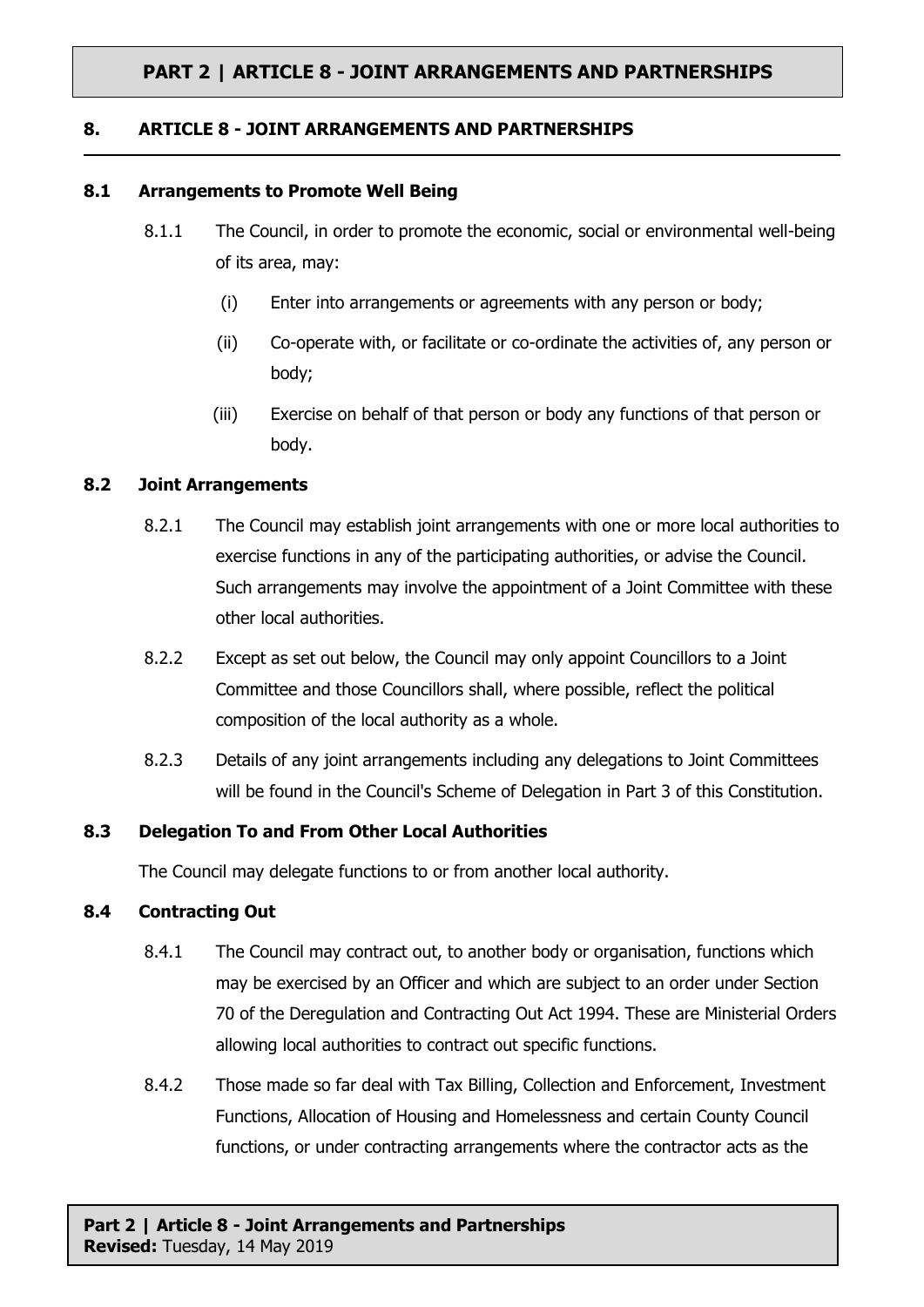# **PART 2 | ARTICLE 8 - JOINT ARRANGEMENTS AND PARTNERSHIPS**

Council's agent under usual contracting principles, provided there is no delegation of the Council's discretionary decision-making.

#### **8.5 Partnerships**

## 8.5.1 **Background**

Partnership working is becoming ever more central to effective modern local government. A range of issues need to be addressed to ensure that the Council has a consistent and rigorous approach to partnership working. There need to be clear processes and procedures to respond to the complexity of partnerships and their increasing importance in enabling the Council to deliver services efficiently, effectively and with propriety, in addition to fulfilling the Council's leadership role. The Government's Comprehensive Area Assessment (CAA) arrangements for local authorities have identified the importance of partnership working, and place stronger emphasis on working with partners. CAA will focus on the effectiveness of the Council's approach to political, managerial and community leadership, user focus and diversity, achievement in shared priorities, and delivering outcomes through partnership working.

## 8.5.2 **Defining a Partnership**

The word "partnership" is used with increasing frequency in both the public and private sector and can mean many different things to different people. To make partnerships work effectively, they need to be differentiated from other joint arrangements such as funding regimes, contracts and informal relationships or networks.

A partnership has:

- (i) an agreed framework for jointly delivering common goals;
- (ii) shared risks and resources;
- (iii) identified added value and measurable impact; and
- (iv) shared accountability for outcomes.

## 8.5.3 **Creation of Partnership**

The creation of any new formal partnership must be approved, if constitutionally required, by the Council or as delegated.